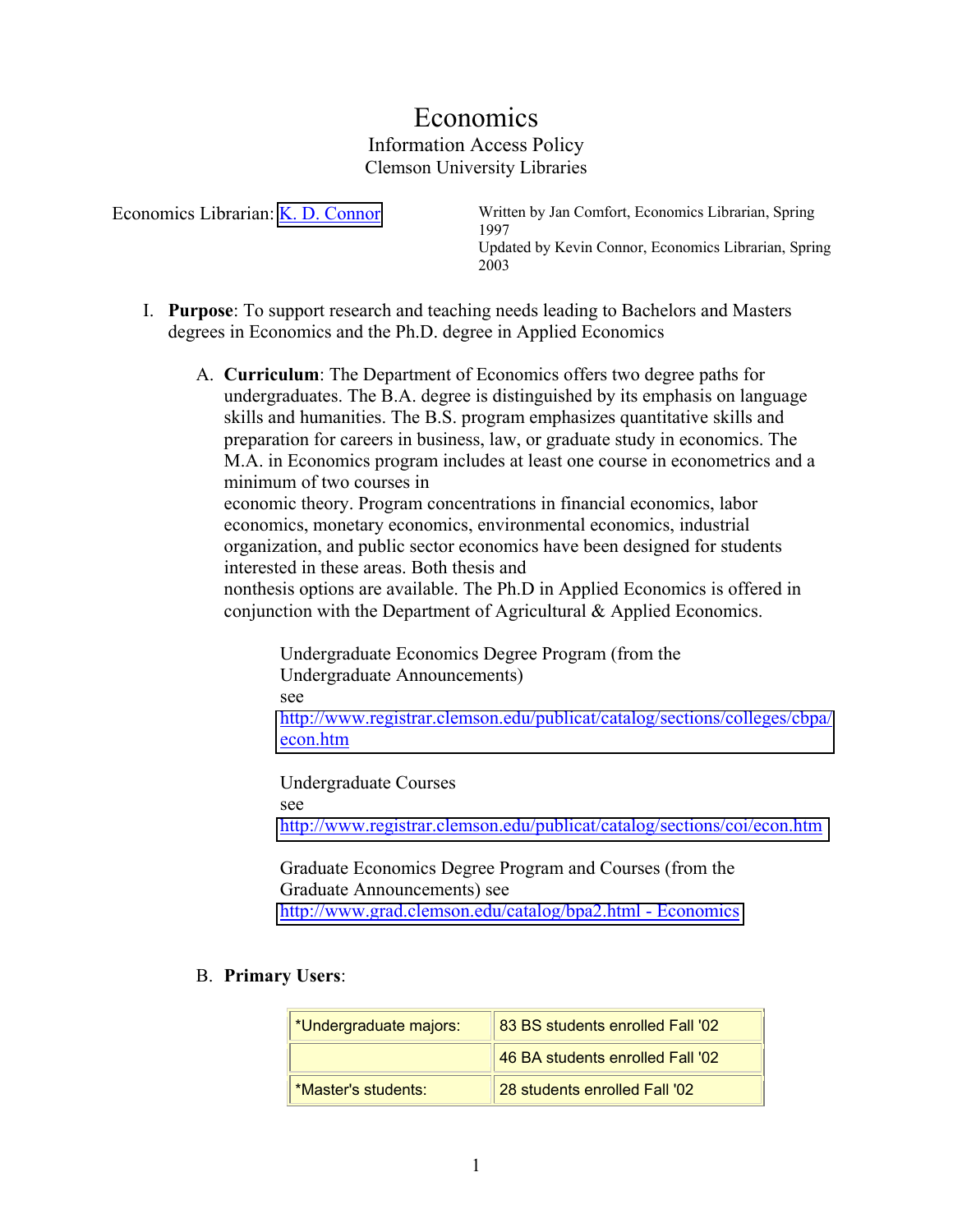| *Ph.D. students (Applied<br>Economics): | 59 students enrolled Fall '02 |
|-----------------------------------------|-------------------------------|
| <b>Economics faculty:</b>               | 17(2002/2003)                 |

\* figures from Clemson University Fact Book 2002, published by Clemson University Office of Institutional Research.

# **C. Secondary Users:**

Undergraduate and graduate students majoring in other subjects Community members

### **II. Scope of In-House Collection**

Collection overlaps with accounting (for tax issues), legal studies and political science (for government and public policy issues), and finance (for real estate, insurance, banking and corporations). Inclusion of material is based primarily on support of academic programs. Many of the needs of the undergraduates are met by the Reference Collection. Selected non-academic current issues at a popular reading level for use in all areas of study are also included.

### **A. Formats Guidelines**

#### **1. Print Resources**

Collecting efforts will focus primarily on purchasing print sources (books, journals, and loose leaf materials.) Books accompanied by computer discs will also be selected.

#### **2. Electronic Resources**

Electronic information sources are generally very expensive. Therefore, these sources will be evaluated for their wide appeal and will generally be purchased from REF funds.

# **3. Audio-Visual**

Audio and Video tapes will be purchased on a highly selective basis.

# **B. Language Guidelines**

Only English language materials will be purchased.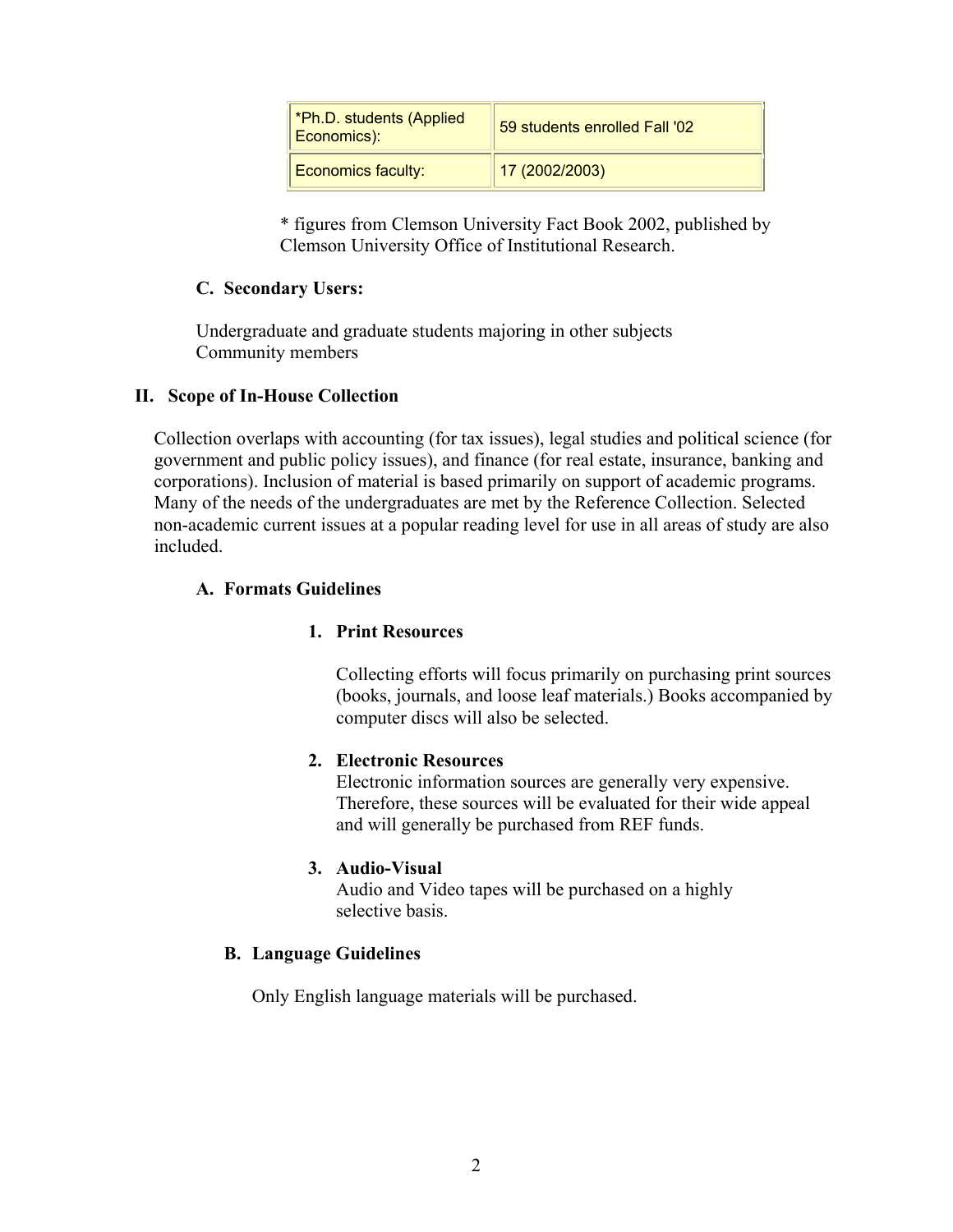#### **C. Geographical Guidelines**

Generally, information focusing on economic issues involving the United States will be purchased. Topics in international economics will be purchased on a selective basis in support of classes offered.

#### **D. Chronological Guidelines**

Selecting will focus on current, up-to-date information. Important newlypublished works on the history of economics in the United States will also be selected. Histories of other countries, regions, and economic systems will be purchased on a selective basis. Economics books of historical importance will be selected/retained.

#### **E. Publication Date Guidelines**

Generally the selector will purchase materials published within the last two years. Materials requested by a faculty member, or highly recommended in a review source, will also be considered, regardless of publication date.

### **F. Types of Materials Included in the Economics Collection:**

*Almanacs and Yearbooks*: Are purchased for the Reference Collection. No effort is made to select beyond the scope of that collection.

*Annual Reports*: The annual report file contains paper copies of annual reports for the latest 3 years. Companies have been selected because of their size, popularity, or local interest. New reports are requested as needed. Donated reports are added based on the same criteria as the current reports. A large, historic collection of reports is available on microfiche (see SEC File), as well as on LEXIS/NEXIS (see Electronic Databases.)

*Bibliographies*: Narrow subject scope bibliographies will be selected as appropriate to the focus of the collection.

*Biographical Sources*: Are purchased for the Reference Collection. No effort is made to select beyond the scope of that collection.

*Career guidance and job-seeking guides*: will be purchased for economists only. Books on general career information should be purchased from Ref or Misc funds.

*Electronic Databases*: Purchased through REF funds. Several of the electronic databases in Reference or on the Libraries homepage are of special interest to economics students:

*Econ Lit* (on Libraries homepage) indexes over 400 journals related to Economics from 1969 to present.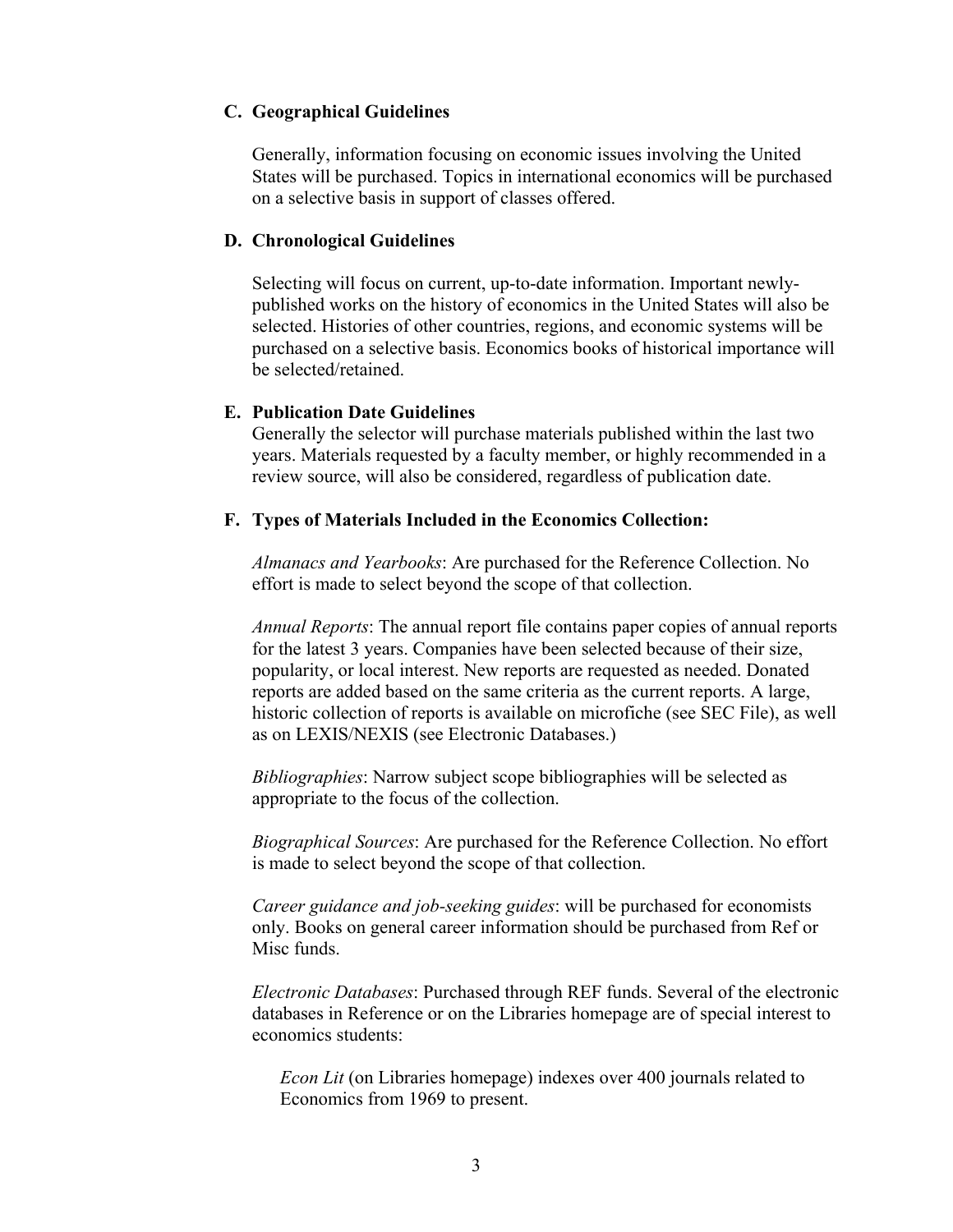*Moody's Company Data* contains financial and company information for an average of 5 years.

*ABI/Inform on ProQuest* (1986-1997). Subscription cancelled. It was previously underwritten by the Dean of the College of Business and Public Affairs. It contains citations, abstracts, and full-text articles covering a variety of business topics including economics.

*General BusinessFile ASAP* (on Libraries homepage) contains citations to articles on business topics and businesses, as well as article abstracts, full text articles with graphics, analysts reports and company profiles on many public and private companies.

*LEXIS/NEXIS*: (on Libraries homepage)SEC filings, Tax accounting files are available, as well as business articles from magazines and newspapers.

*Clemson University Information*: Any material relating to the College of Business and Behavioral Science will be retained.

*Dictionaries*: Are purchased for the Reference Collection. No effort is made to select beyond the scope of that collection.

*Directories*: Are purchased for the Reference Collection. No effort is made to select beyond the scope of that collection.

*Guidebooks and workbooks*: Books which are targeted for practitioners or other business people will be purchased selectively as needed. Books consisting of checklists, or books which are primarily worksheets to fill in, are not appropriate for our audience and will therefore not be purchased.

*Handbooks and Manuals*: The circulating collection will include current, authoritative handbooks and manuals to support the Reference Collection.

*Journals*: Every effort will be made to preserve the current journal collection, and to add new titles as funds allow. Because of limited funds, no new journals will be added if they are available electronically in full-text via General BusinessFile. Evaluation tools will be used to identify core journals, to ensure that they will not be cut. As well, core lists from recognized sources, journals deemed important by the Economics faculty, will also be retained.

*Online services*: See Electronic Databases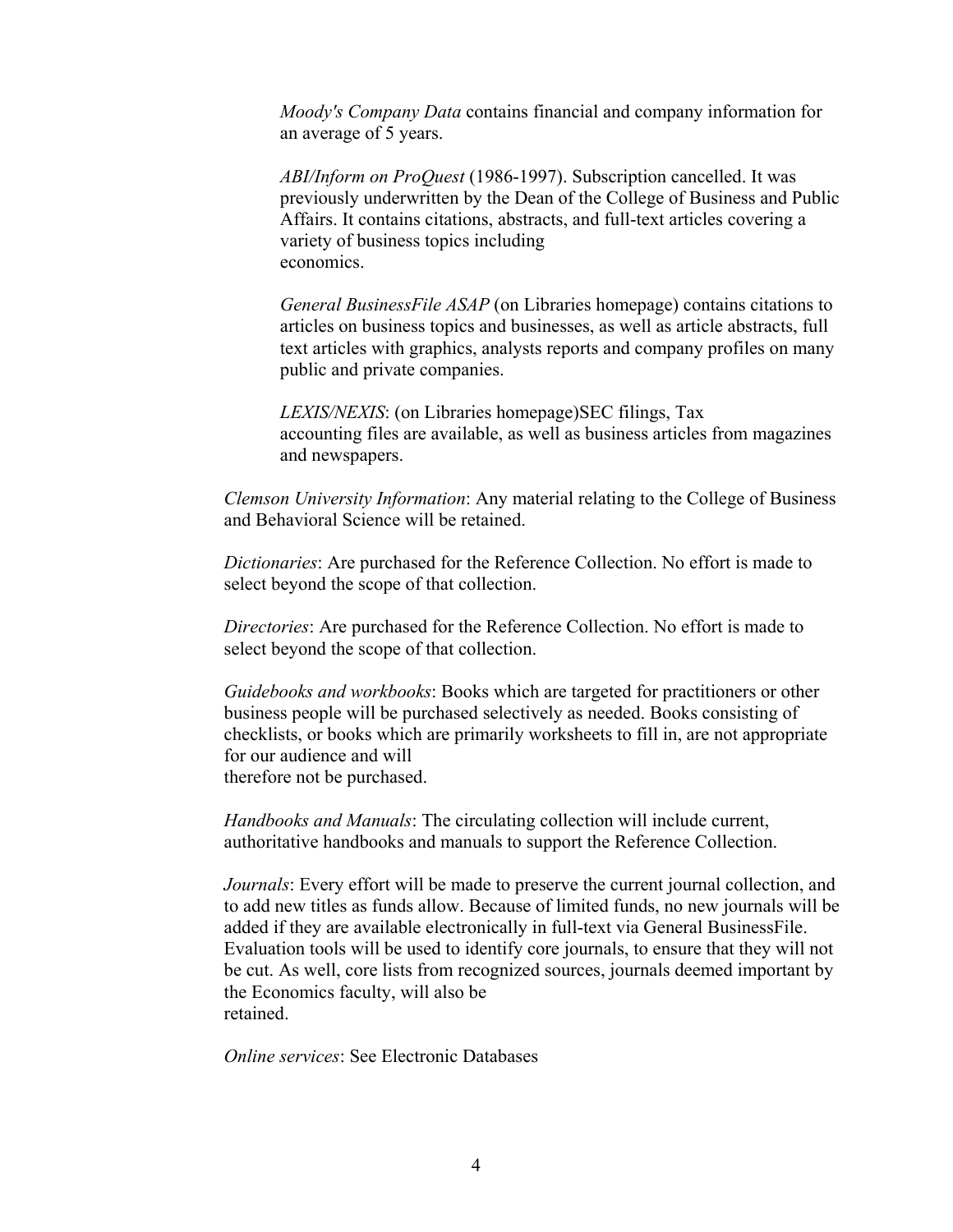*Periodical Indexes*: Index of Economic Articles in Journals and Collective Volumes, a comprehensive index to literature in the field of economics, and PAIS, an international index to articles in the field of public affairs will be retained.

*Textbooks*: Textbooks which are used in classes taught at Clemson will not be purchased, unless specifically requested by one of the faculty. Other textbooks may be purchased, if they are deemed appropriate in supporting the curriculum.

#### **III. Primary Subject Classifications, Library of Congress Call Numbers & Collecting Levels**

| <b>Subject</b>                        | <b>Call Number Range</b> | <b>Level of Collecting</b> |
|---------------------------------------|--------------------------|----------------------------|
| Microeconomics                        | <b>HB172</b>             | grad and undergrad         |
| <b>Price Theory</b>                   | HB135-45, HB221, HB241   | grad and undergrad         |
| Macroeconomics                        | HC51, HG501, HB201-3     | grad and undergrad         |
| <b>Financial Economics</b>            | HD7102, HG4529-30        | grad and undergrad         |
| <b>Labor Economics</b>                | HD4901, HD5706-7         | grad and undergrad         |
| <b>Government and Business</b>        | HD38, HD3611-3616        | grad and undergrad         |
| <b>Urban Development</b><br>Economics | H31, HT123, HT153-66     | grad and undergrad         |
| International Economics               | HC57, HD69, HF1411       | grad and undergrad         |
| <b>Environmental Economics</b>        | HC79, HC110, HD85        | grad and undergrad         |
| <b>Economic Systems</b>               | HB90, HC31-59            | grad and undergrad         |
| Econometrics                          | <b>HB135</b>             | grad and undergrad         |
| <b>Mathematical Economics</b>         | <b>HB74</b>              | grad and undergrad         |
| <b>Economics of Defense</b>           | HC60-65                  | grad and undergrad         |
| <b>Economics Education</b>            | H62, HB74.5, HC103       | grad and undergrad         |
| Dev. of Economic Thought              | HB77-129                 | grad and undergrad         |

#### **IV. Access to Information not On-Site**

#### **A. Interlibrary Loan**

The primary access point for books and journals not owned or accessible by the Libraries will be Interlibrary Loan. This service is free to Clemson University students, faculty, and staff. This service is not available to the general public.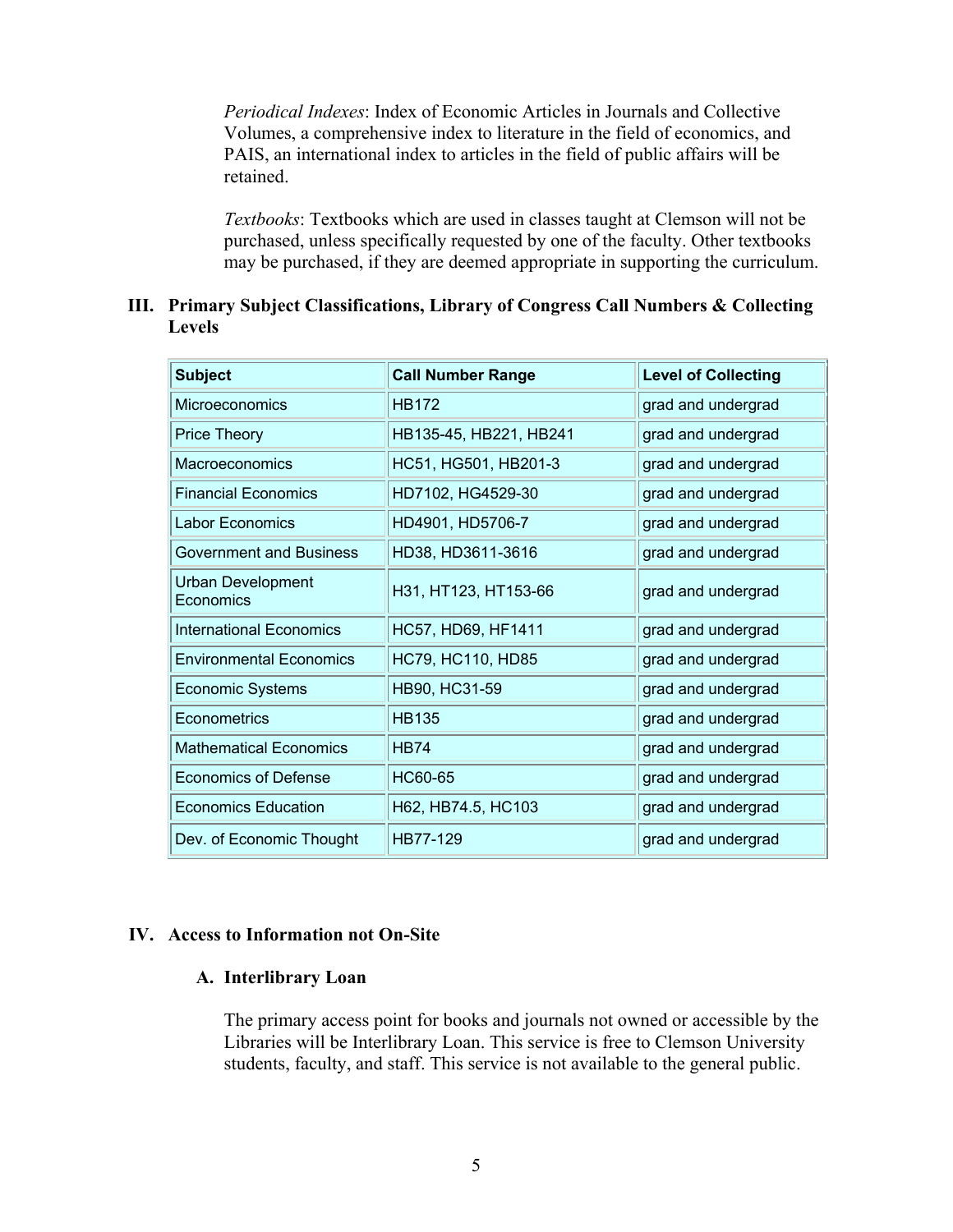#### **B. Commercial Document Suppliers**

Document Delivery via commercial document suppliers (such as Ingenta) will be offered free of charge to Clemson University students, faculty, or staff, if the needed information is not available from interlibrary loan sources by the deadline needed. This service is

not available to the general public.

# **C. Full-text Databases**

Many of the databases offered through the Libraries homepage (http://www.lib.clemson.edu/er) include full-text journal, magazine, and newspaper articles.

#### **D. Electronic Journals**

The library subscribes to both electronic collections of full-text journals as well as individual full-text journals.

### **E. Internet Sites**

Additional economics-related resources are available on the internet. Good sources include websites from federal, state, and local governments; nonprofit organizations; think tanks; and policy institutes. Guides to internet resources include:

Clemson University Libraries "WWW Sites on Economics" subject page <http://www.lib.clemson.edu/subjects/economics.htm>

John E. Walker Department of Economics, Clemson University. Click on "Links" <http://hubcap.clemson.edu/economics/>

#### V. **Selection Tools**

#### **A. Review Sources**

| Choice                         |  |
|--------------------------------|--|
| Library Journal                |  |
| Journal of Economic Literature |  |
| The Business Reader Review     |  |

*Choice* Z1035. A1 C5 *Library Journal* Z671. L698 *Journal of Economic Literature* HB1 .J8ec *The Business Reader Review* e-mail listserv

# **B. Approval Slips**

The library receives notification slips for newly published titles meeting our selection criteria from Yankee Book Peddler (YBP). A copy of each slip from is shared with the library representative for input. Slips may be reviewed by any faculty member. Slips for books which were not selected are kept for one year.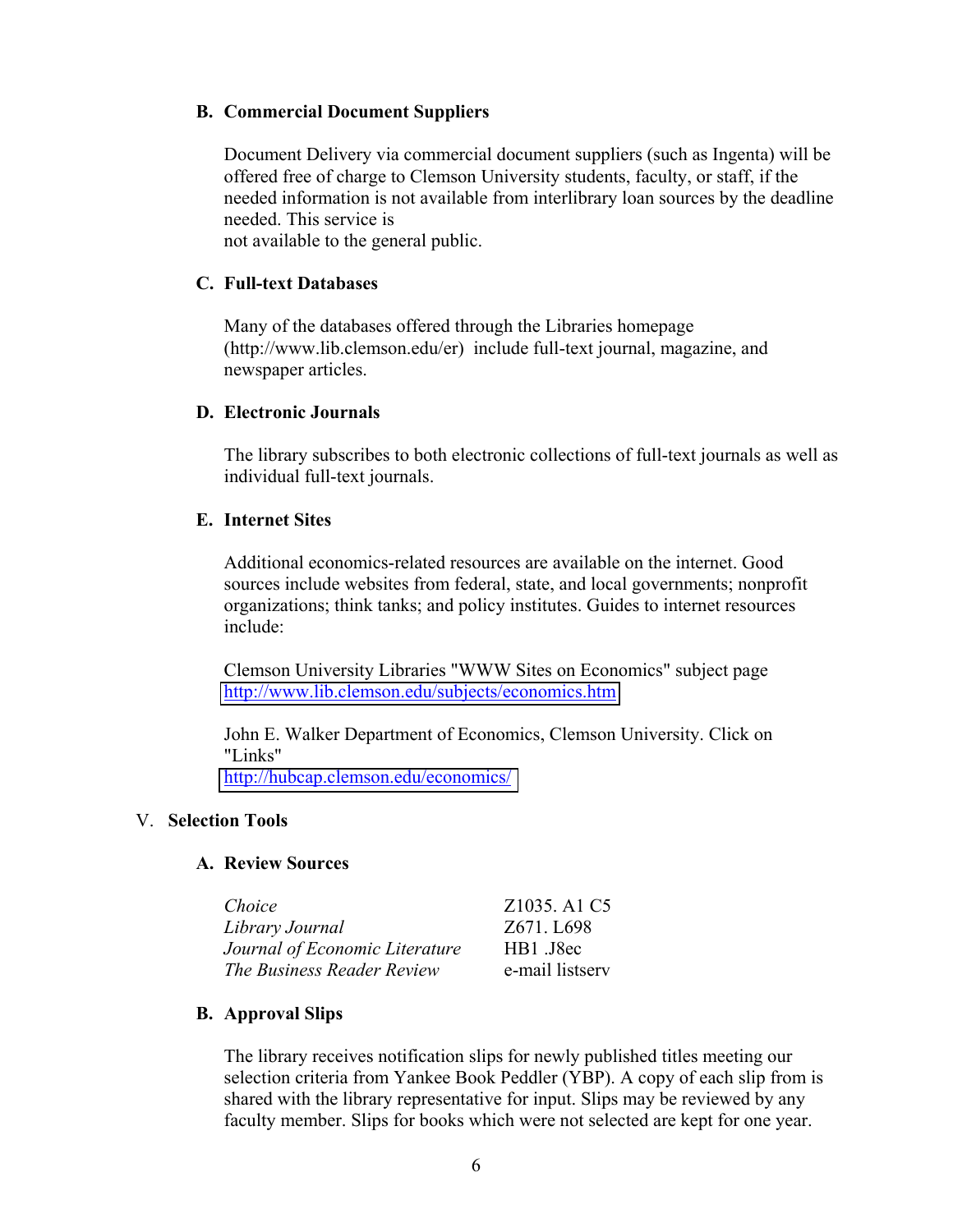# **C. Publishers' Catalogs**

especially:

University of Chicago Press Harvard University Press Oxford University Press Princeton University Press Cambridge University Press MIT Press NBER

# **D. Faculty and Student Requests**

### **VI. Deselection (Weeding) guidelines**

The current phase of weeding the collection of books relating to economics centered on removing duplicate copies of books which had not circulated. Copies of older books were kept for historical research, even if they had never circulated. They receive in-house use, and future projects may involve their use.

### **VII. Evaluation, Assessment, and Planning Tools**

### **A. SAS Reports**

List of titles received in 1993/94 as monographic series Numbers/Percentages of periodical and book titles by call numbers

# **B. Bibliographies**

*New Books at Baker Library* <http://www.library.hbs.edu/bakerbooks/recent/> *Economics Journals and Serials: An Analytic Guide* Ref Z7164.E2 S49 1986 *Books for College Libraries* Ref Z1039.C65 B67 1988(holdings added 1994) *Harvard Business School Core Collection* Ref Z7164.C81 H265 1994

# **C. Benchmark Institutions (Amigos Reports)**

Comparison of CU Libraries' collection to "benchmark" institutions.

| Auburn               | Georgia Tech                      |  |
|----------------------|-----------------------------------|--|
| llowa State          | Michigan State                    |  |
| North Carolina State | Purdue                            |  |
| Texas A&M            | University of California at Davis |  |
| Virginia Tech        |                                   |  |
|                      |                                   |  |

# **Clemson Benchmark Institutions**